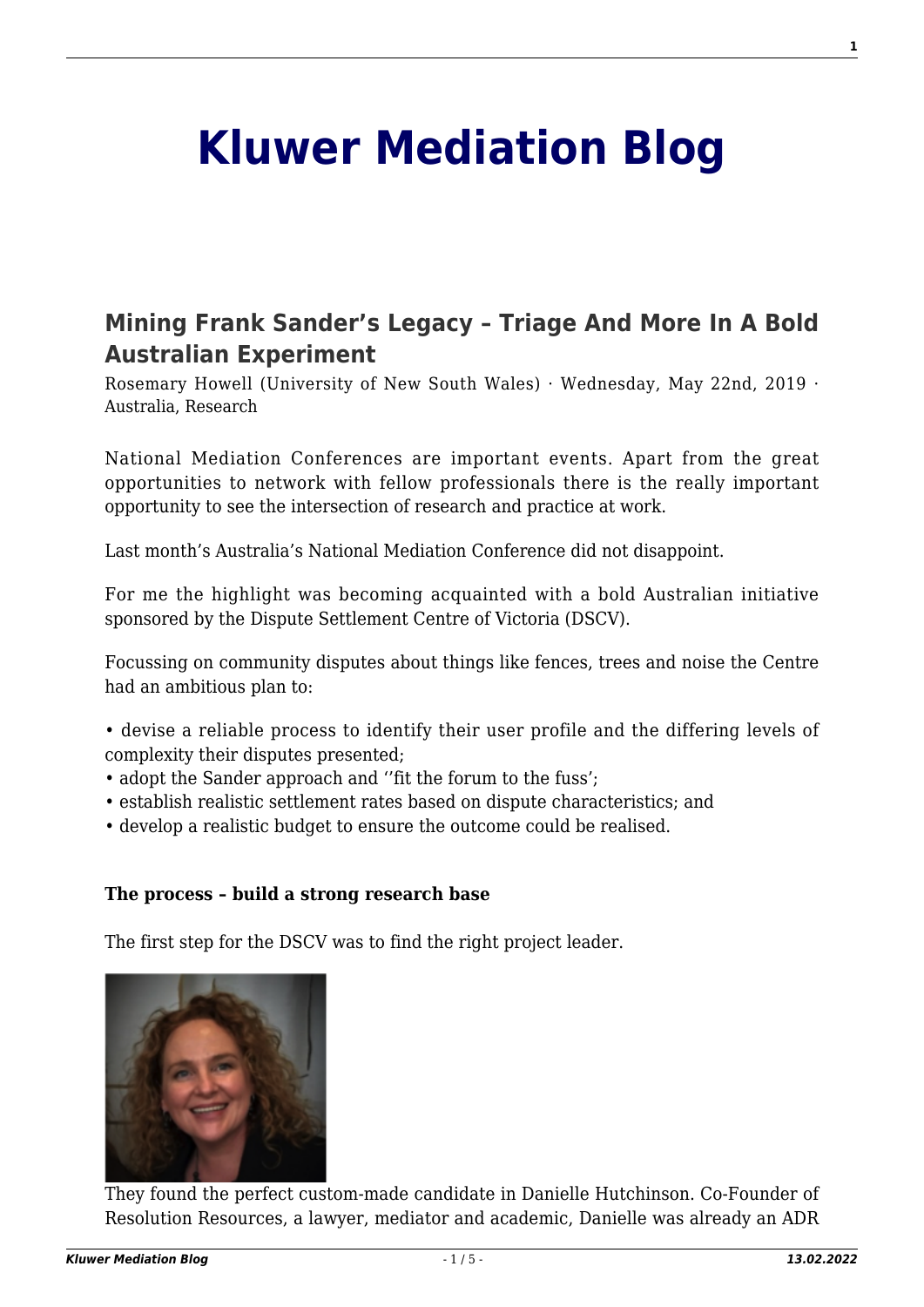Specialist at the DSCV.

Seeking a sound structural base for the project, she drew on **3 key research resources** which provided learnings about the relevance of party goals and dispute features namely:

• [The Singapore report](https://resolutionresources.files.wordpress.com/2019/01/gpc-series-the-singapore-report.pdf) by Danielle Hutchinson and Emma-May Litchfield (2016)

This was the inaugural report from the Global Pound Conference Series 2016-17. In this report the authors identified the **needs**, **wants** and **expectations** of parties in dispute and placed them on a continuum – creating three levels of 'dispute-savviness' – the expert dispute resolver, the competent dispute resolver, and the ineffective dispute resolver.

• [Why do people settle?](http://lawjournal.mcgill.ca/userfiles/other/2093864-46.3.Macfarlane.pdf) by Julie Macfarlane (2001)

In her paper Macfarlane examines the assumptions and behaviour of participants in dispute settlement processes – enhancing our understanding of why some disputes settle, and others do not.

Her key argument is that it is how disputants see things and how they make sense of their conflicts that have the greatest influence on outcomes – a significant step away from the rational, predictive model emphasized by most legal scholarship.

• [Matching Cases and Dispute Resolution Procedures](https://www.fd.unl.pt/docentes_docs/ma/AGON_MA_25763.pdf) (2006) by Frank Sander and Lukasz Rozdeiczer

The significance of this work is the authors' analysis of disputes leading to guidance for lawyers and their clients' in:

- selecting a particular process and then
- designing a new or hybrid process specifically fitted to the needs of the parties.

They proposed that matching processes may be just the first step of the process choice. What needed to follow was the parties modifying their preferred procedure to suit the particular needs of their dispute.

# **And so TRAMM was born!**

Triage resourcing Modality Matrix is more than a mouthful. What it does is:

- Collects and makes sense of all the information collected at intake;
- Factors in the context of the dispute;
- Identifies the process that is the best match for the parties (Triage);
- Allocates appropriate resources; and
- Uses ongoing satisfaction measures to validate triage consistently.

#### **How it works – a psychometric approach to creating an analytical tool**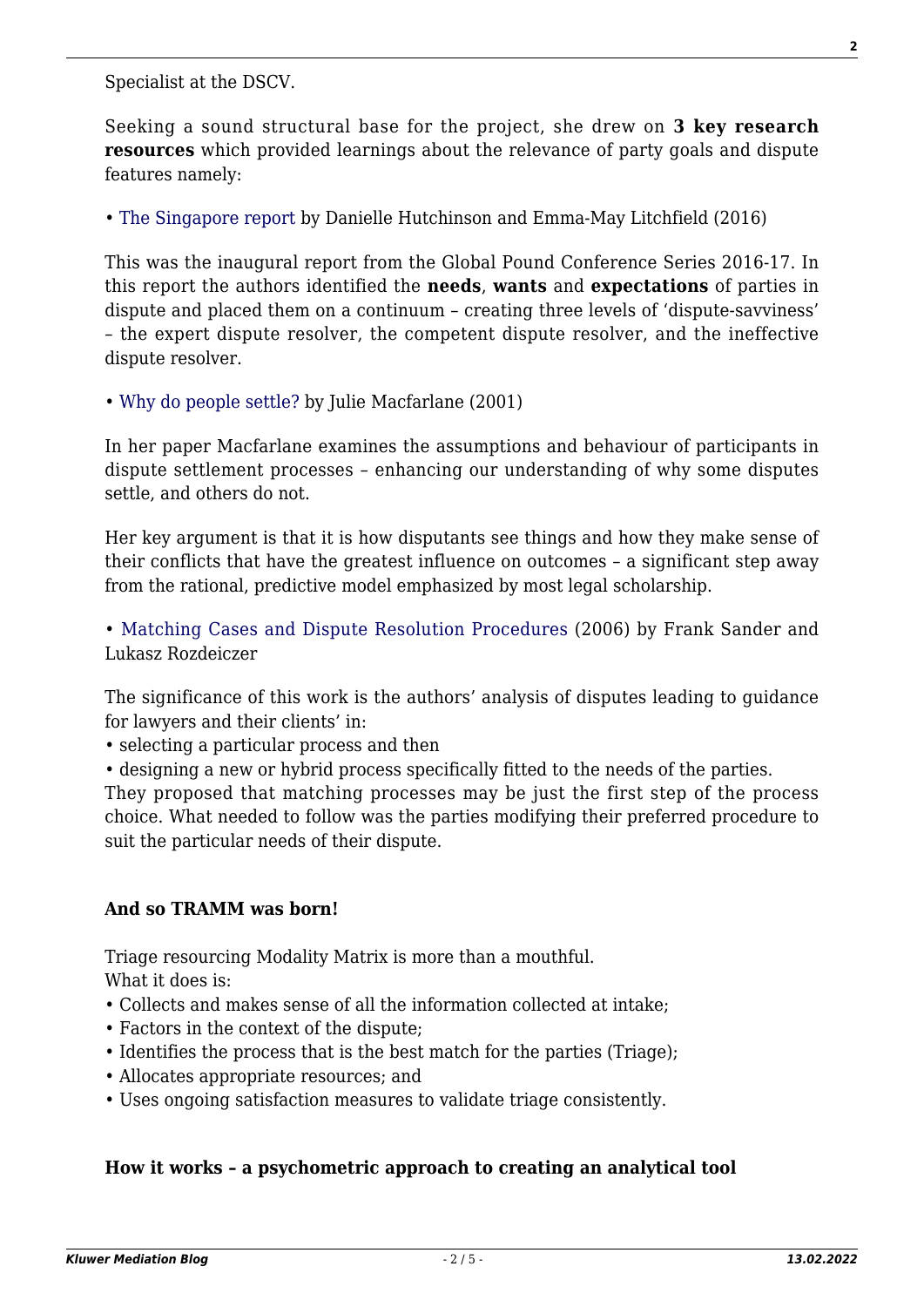

The tool presents a compelling visual of everything in play when the DSCV is first contacted. The tool has:

• A vertical axis factoring in parties aspirations and goals and linking them to the likelihood of resolution (drawing on Hutchinson & Litchfield and Sander's work); and • A horizontal axis identifying and ranking factors likely to help or hinder resolution (drawing on the research of Sander and Macfarlane).

# **The output?**

The power of the tool is in combining the two hierarchical axes to:

- Predict an outcome;
- Recommend the dispute resolution process that is most resource-effective and best for the dispute; and
- Maximise opportunities for a good outcome.

#### **The human element**

Trained mediators, operating as dispute assessment officers, input the data from an initial telephone assessment.

They make their own assessment of likely resolution and the best process to use. This is used to continually test TRAMM's accuracy against that of experienced assessors.

#### **The results are remarkable!**

The big picture is more complex that there is room for in this blogpost however a few key outcomes caught my attention:

• TRAMM is outperforming human operators in matching parties to processes and in predicting outcomes;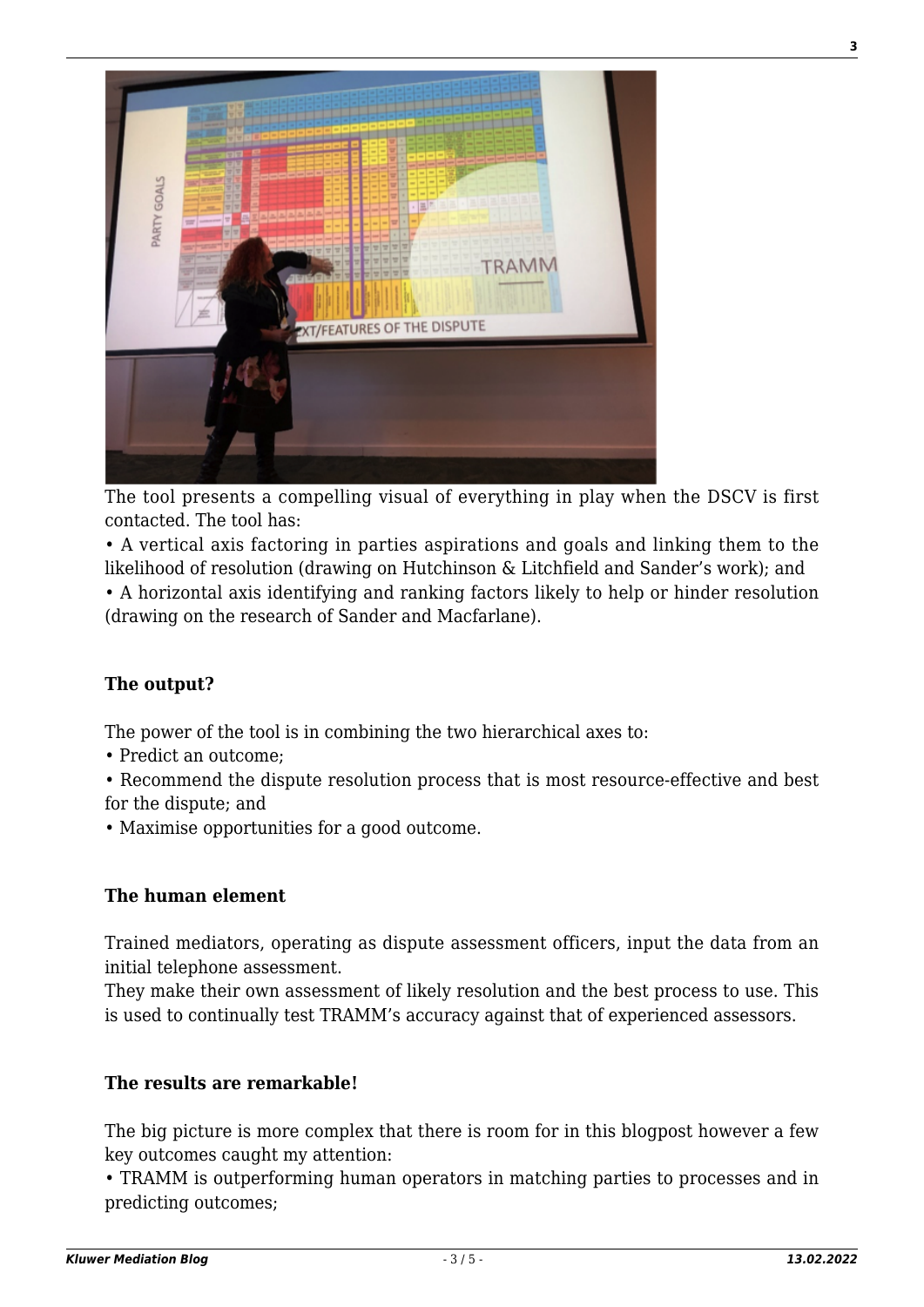• The linkage to the Singapore Report and its identification of 'dispute savviness' really shows its value here. The emerging data from TRAMM provides the opportunity to explore and demonstrate whether:

o 'dispute savviness' makes dispute goals more realistic and more amenable to resolution;

o disputants lacking 'dispute savviness' have a disproportionately higher impact on likelihood of resolution and whether it is a wise investment to target them in the preparation process and coach them to higher levels of 'dispute savviness'; and

o whilst one of the intentions of the project was to maximise resource effectiveness it was not conceived as a cost-cutting exercise.

### **This is a great outcome**

In particular there are 2 overarching achievements that deliver a loud message:

• at a time when the academic and practising worlds seem far apart this is a case study in what happens when we bring them together. One and one has truly made three; and

• when a good outcome, rather than forcing budget cuts, is the goal we do the right thing for the right reason – and surprisingly, as happened here, more cost effective outcomes often result.

# **Well done Danielle and DSCV**

*To make sure you do not miss out on regular updates from the Kluwer Mediation Blog, please subscribe [here.](http://mediationblog.kluwerarbitration.com/newsletter/)*

**Kluwer Arbitration Practice Plus** now offers an enhanced Arbitrator Tool with 4,100+ data-driven Arbitrator Profiles and a new Relationship Indicator exploring relationships of 12,500+ arbitration practitioners and experts.

[Learn how](https://www.wolterskluwer.com/en/solutions/kluwerarbitration/practiceplus?utm_source=mediationblog&utm_medium=articleCTA&utm_campaign=article-banner) **[Kluwer Arbitration Practice Plus](https://www.wolterskluwer.com/en/solutions/kluwerarbitration/practiceplus?utm_source=mediationblog&utm_medium=articleCTA&utm_campaign=article-banner)** [can support you.](https://www.wolterskluwer.com/en/solutions/kluwerarbitration/practiceplus?utm_source=mediationblog&utm_medium=articleCTA&utm_campaign=article-banner)